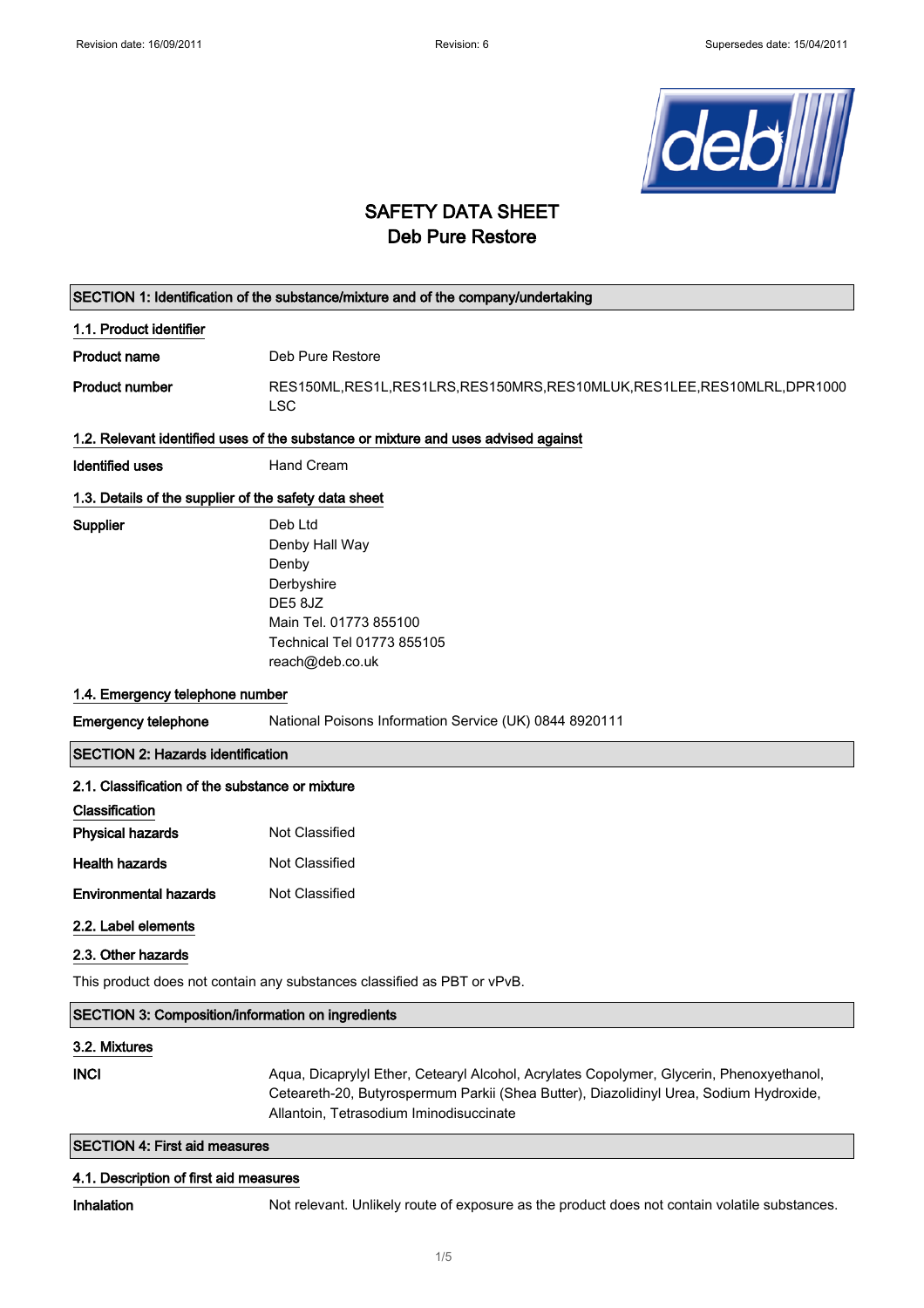| Ingestion                                                  | Rinse mouth thoroughly with water. Get medical attention if any discomfort continues.                                                                                                                                                            |
|------------------------------------------------------------|--------------------------------------------------------------------------------------------------------------------------------------------------------------------------------------------------------------------------------------------------|
| <b>Skin contact</b>                                        | Not relevant.                                                                                                                                                                                                                                    |
| Eye contact                                                | Remove any contact lenses and open eyelids wide apart. Continue to rinse for at least 15<br>minutes. Continue to rinse for at least 15 minutes. Get medical attention promptly if symptoms<br>occur after washing.                               |
|                                                            | 4.2. Most important symptoms and effects, both acute and delayed                                                                                                                                                                                 |
| Inhalation                                                 | No specific symptoms known.                                                                                                                                                                                                                      |
| Ingestion                                                  | No specific symptoms known.                                                                                                                                                                                                                      |
| Skin contact                                               | Does not decompose when used and stored as recommended.                                                                                                                                                                                          |
| Eye contact                                                | May cause temporary eye irritation.                                                                                                                                                                                                              |
|                                                            | 4.3. Indication of any immediate medical attention and special treatment needed                                                                                                                                                                  |
| Notes for the doctor                                       | No specific recommendations.                                                                                                                                                                                                                     |
| <b>SECTION 5: Firefighting measures</b>                    |                                                                                                                                                                                                                                                  |
| 5.1. Extinguishing media                                   |                                                                                                                                                                                                                                                  |
| Suitable extinguishing media                               | The product is not flammable. Use fire-extinguishing media suitable for the surrounding fire.                                                                                                                                                    |
| 5.2. Special hazards arising from the substance or mixture |                                                                                                                                                                                                                                                  |
| <b>Hazardous combustion</b><br>products                    | No known hazardous decomposition products.                                                                                                                                                                                                       |
| 5.3. Advice for firefighters                               |                                                                                                                                                                                                                                                  |
|                                                            |                                                                                                                                                                                                                                                  |
| Protective actions during<br>firefighting                  | No specific firefighting precautions known.                                                                                                                                                                                                      |
| <b>SECTION 6: Accidental release measures</b>              |                                                                                                                                                                                                                                                  |
|                                                            | 6.1. Personal precautions, protective equipment and emergency procedures                                                                                                                                                                         |
| <b>Personal precautions</b>                                | Avoid contact with eyes.                                                                                                                                                                                                                         |
| 6.2. Environmental precautions                             |                                                                                                                                                                                                                                                  |
| <b>Environmental precautions</b>                           | Not considered to be a significant hazard due to the small quantities used.                                                                                                                                                                      |
| 6.3. Methods and material for containment and cleaning up  |                                                                                                                                                                                                                                                  |
| Methods for cleaning up                                    | Flush away spillage with plenty of water. Avoid contamination of ponds or watercourses with<br>washing down water. Absorb spillage with non-combustible, absorbent material. Do not<br>discharge into drains or watercourses or onto the ground. |
| 6.4. Reference to other sections                           |                                                                                                                                                                                                                                                  |
| Reference to other sections                                | For waste disposal, see Section 13.                                                                                                                                                                                                              |
| <b>SECTION 7: Handling and storage</b>                     |                                                                                                                                                                                                                                                  |
| 7.1. Precautions for safe handling                         |                                                                                                                                                                                                                                                  |
| <b>Usage precautions</b>                                   | Avoid contact with eyes.                                                                                                                                                                                                                         |
|                                                            | 7.2. Conditions for safe storage, including any incompatibilities                                                                                                                                                                                |
| <b>Storage precautions</b>                                 | Store in closed original container at temperatures between 0°C and 30°C.                                                                                                                                                                         |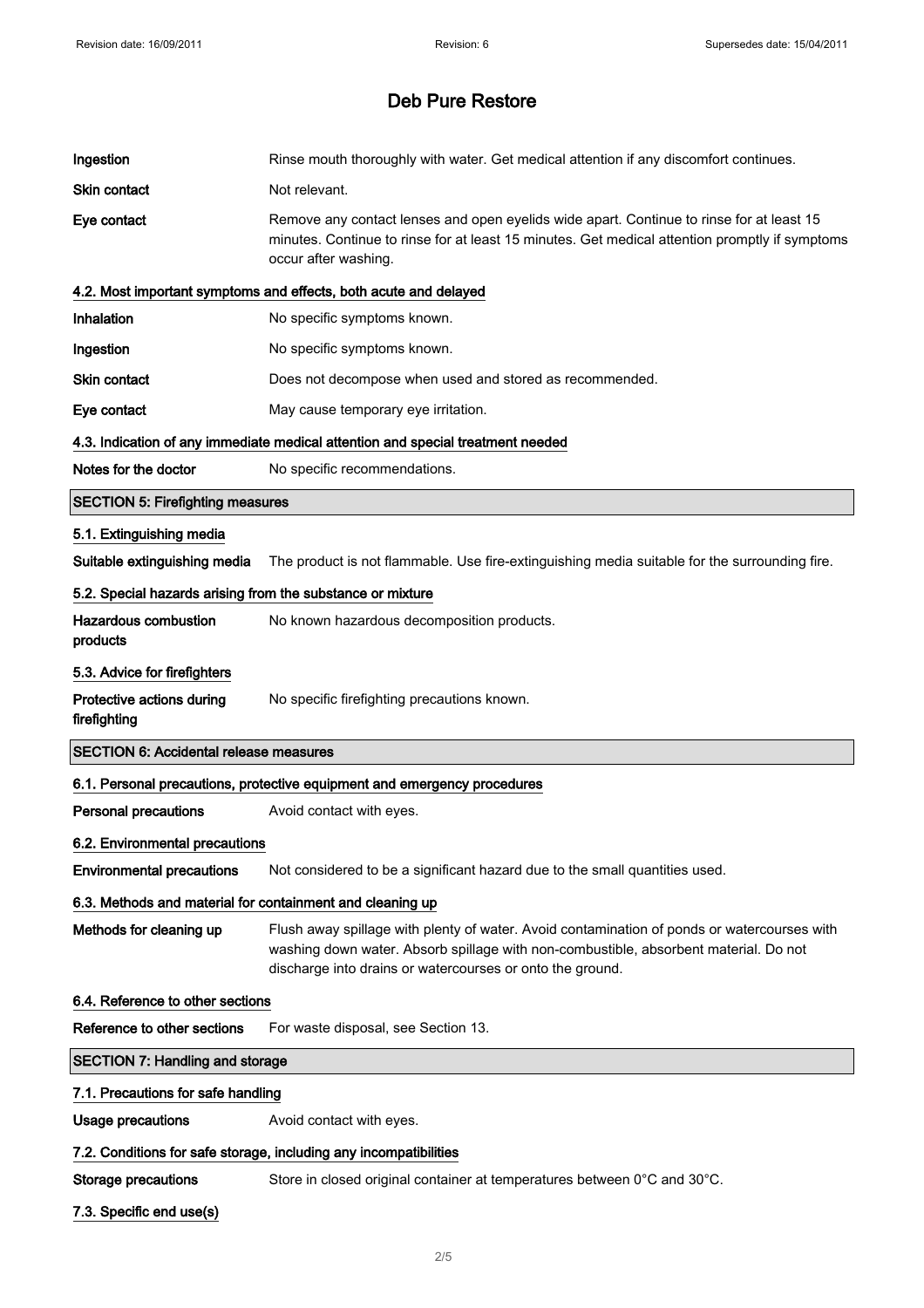| Specific end use(s)                                        | The identified uses for this product are detailed in Section 1.2.                                                   |
|------------------------------------------------------------|---------------------------------------------------------------------------------------------------------------------|
| SECTION 8: Exposure Controls/personal protection           |                                                                                                                     |
| 8.1. Control parameters                                    |                                                                                                                     |
| Ingredient comments                                        | No exposure limits known for ingredient(s).                                                                         |
| 8.2. Exposure controls                                     |                                                                                                                     |
| Appropriate engineering<br>controls                        | Not relevant.                                                                                                       |
| Eye/face protection                                        | Not relevant.                                                                                                       |
| <b>Respiratory protection</b>                              | No specific recommendations.                                                                                        |
| <b>SECTION 9: Physical and Chemical Properties</b>         |                                                                                                                     |
| 9.1. Information on basic physical and chemical properties |                                                                                                                     |
| Appearance                                                 | Viscous liquid.                                                                                                     |
| Colour                                                     | White.                                                                                                              |
| Odour                                                      | Characteristic.                                                                                                     |
| pH                                                         | pH (concentrated solution): 6.0-7.5                                                                                 |
| 9.2. Other information                                     |                                                                                                                     |
| Other information                                          | None.                                                                                                               |
|                                                            |                                                                                                                     |
| <b>SECTION 10: Stability and reactivity</b>                |                                                                                                                     |
| 10.1. Reactivity                                           |                                                                                                                     |
| Reactivity                                                 | There are no known reactivity hazards associated with this product.                                                 |
| 10.2. Chemical stability                                   |                                                                                                                     |
| <b>Stability</b>                                           | Stable at normal ambient temperatures.                                                                              |
| 10.3. Possibility of hazardous reactions                   |                                                                                                                     |
| Possibility of hazardous<br>reactions                      | None known.                                                                                                         |
| 10.4. Conditions to avoid                                  |                                                                                                                     |
| <b>Conditions to avoid</b>                                 | There are no known conditions that are likely to result in a hazardous situation.                                   |
| 10.5. Incompatible materials                               |                                                                                                                     |
| Materials to avoid                                         | No specific material or group of materials is likely to react with the product to produce a<br>hazardous situation. |
| 10.6. Hazardous decomposition products                     |                                                                                                                     |
| Hazardous decomposition<br>products                        | Does not decompose when used and stored as recommended.                                                             |
| <b>SECTION 11: Toxicological information</b>               |                                                                                                                     |

Inhalation No specific health hazards known.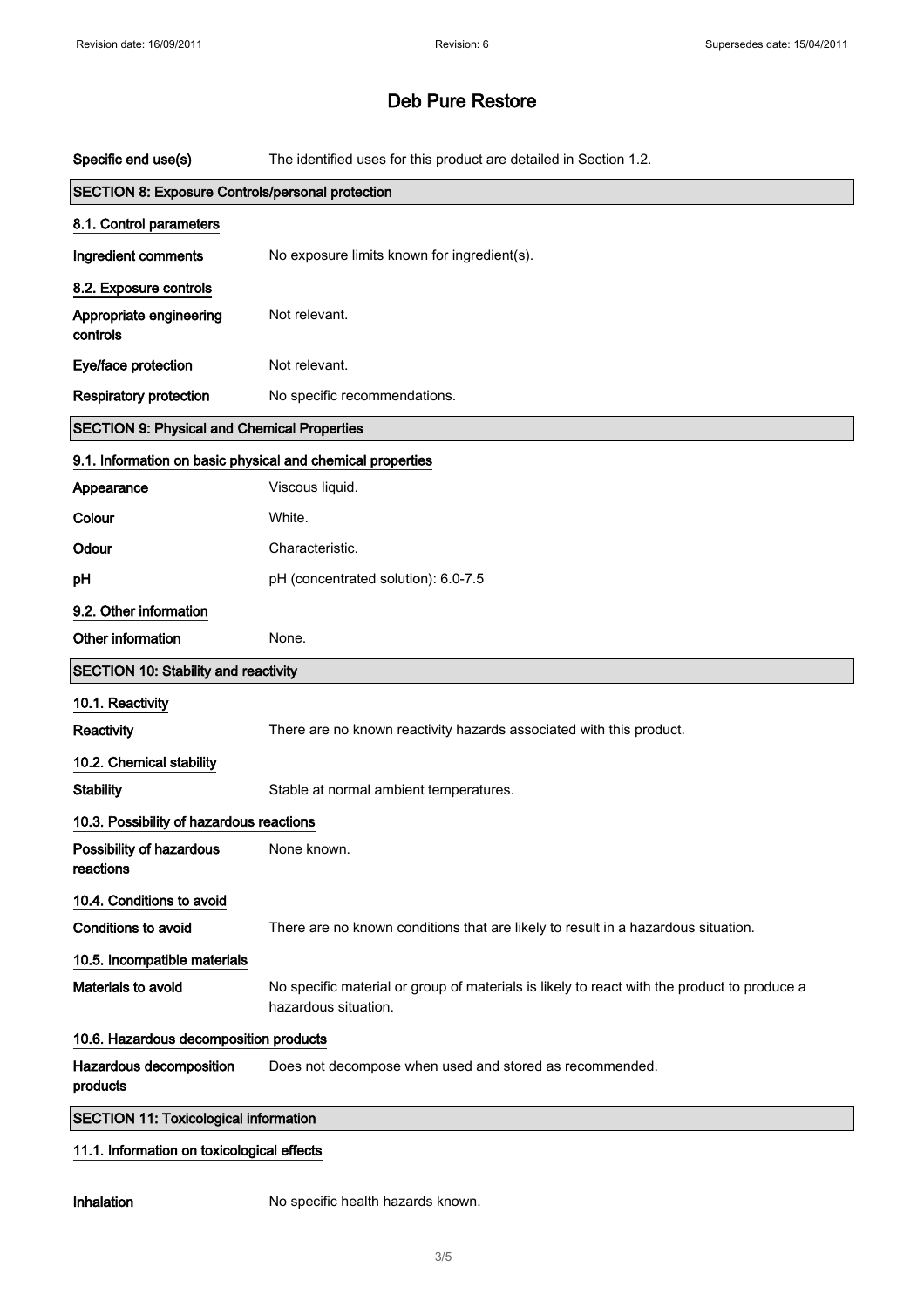| Ingestion                                  | May cause discomfort if swallowed.                                                                                                                                                                                                                                                                                                                                                        |
|--------------------------------------------|-------------------------------------------------------------------------------------------------------------------------------------------------------------------------------------------------------------------------------------------------------------------------------------------------------------------------------------------------------------------------------------------|
| <b>Skin contact</b>                        | Skin irritation should not occur when used as recommended.                                                                                                                                                                                                                                                                                                                                |
| Eye contact                                | May cause temporary eye irritation.                                                                                                                                                                                                                                                                                                                                                       |
| <b>SECTION 12: Ecological Information</b>  |                                                                                                                                                                                                                                                                                                                                                                                           |
| Ecotoxicity                                | Not regarded as dangerous for the environment.                                                                                                                                                                                                                                                                                                                                            |
| 12.1. Toxicity                             |                                                                                                                                                                                                                                                                                                                                                                                           |
| 12.2. Persistence and degradability        |                                                                                                                                                                                                                                                                                                                                                                                           |
| Persistence and degradability              | The surfactant(s) contained in this product complies(comply) with the biodegradability criteria<br>as laid down in Regulation (EC) No. 648/2004 on detergents. Data to support this assertion<br>are held at the disposal of the competent authorities of the Member States and will be made<br>available to them at their direct request, or at the request of a detergent manufacturer. |
| 12.3. Bioaccumulative potential            |                                                                                                                                                                                                                                                                                                                                                                                           |
| <b>Bioaccumulative potential</b>           | No data available on bioaccumulation.                                                                                                                                                                                                                                                                                                                                                     |
| 12.4. Mobility in soil                     |                                                                                                                                                                                                                                                                                                                                                                                           |
| <b>Mobility</b>                            | The product is soluble in water.                                                                                                                                                                                                                                                                                                                                                          |
| 12.5. Results of PBT and vPvB assessment   |                                                                                                                                                                                                                                                                                                                                                                                           |
| Results of PBT and vPvB<br>assessment      | This product does not contain any substances classified as PBT or vPvB.                                                                                                                                                                                                                                                                                                                   |
| 12.6. Other adverse effects                |                                                                                                                                                                                                                                                                                                                                                                                           |
|                                            |                                                                                                                                                                                                                                                                                                                                                                                           |
| Other adverse effects                      | None known.                                                                                                                                                                                                                                                                                                                                                                               |
| <b>SECTION 13: Disposal considerations</b> |                                                                                                                                                                                                                                                                                                                                                                                           |
| 13.1. Waste treatment methods              |                                                                                                                                                                                                                                                                                                                                                                                           |
| <b>General information</b>                 | When handling waste, the safety precautions applying to handling of the product should be<br>considered.                                                                                                                                                                                                                                                                                  |
| Disposal methods                           | Dispose of waste to licensed waste disposal site in accordance with the requirements of the<br>local Waste Disposal Authority.                                                                                                                                                                                                                                                            |
| <b>SECTION 14: Transport information</b>   |                                                                                                                                                                                                                                                                                                                                                                                           |
| Road transport notes                       | Not classified.                                                                                                                                                                                                                                                                                                                                                                           |
| Rail transport notes                       | Not classified.                                                                                                                                                                                                                                                                                                                                                                           |
| Sea transport notes                        | Not classified.                                                                                                                                                                                                                                                                                                                                                                           |
| Air transport notes                        | Not classified.                                                                                                                                                                                                                                                                                                                                                                           |
| 14.1. UN number                            |                                                                                                                                                                                                                                                                                                                                                                                           |
| Not applicable.                            |                                                                                                                                                                                                                                                                                                                                                                                           |
| 14.2. UN proper shipping name              |                                                                                                                                                                                                                                                                                                                                                                                           |
| Not applicable.                            |                                                                                                                                                                                                                                                                                                                                                                                           |
| 14.3. Transport hazard class(es)           |                                                                                                                                                                                                                                                                                                                                                                                           |
| Not applicable.                            |                                                                                                                                                                                                                                                                                                                                                                                           |